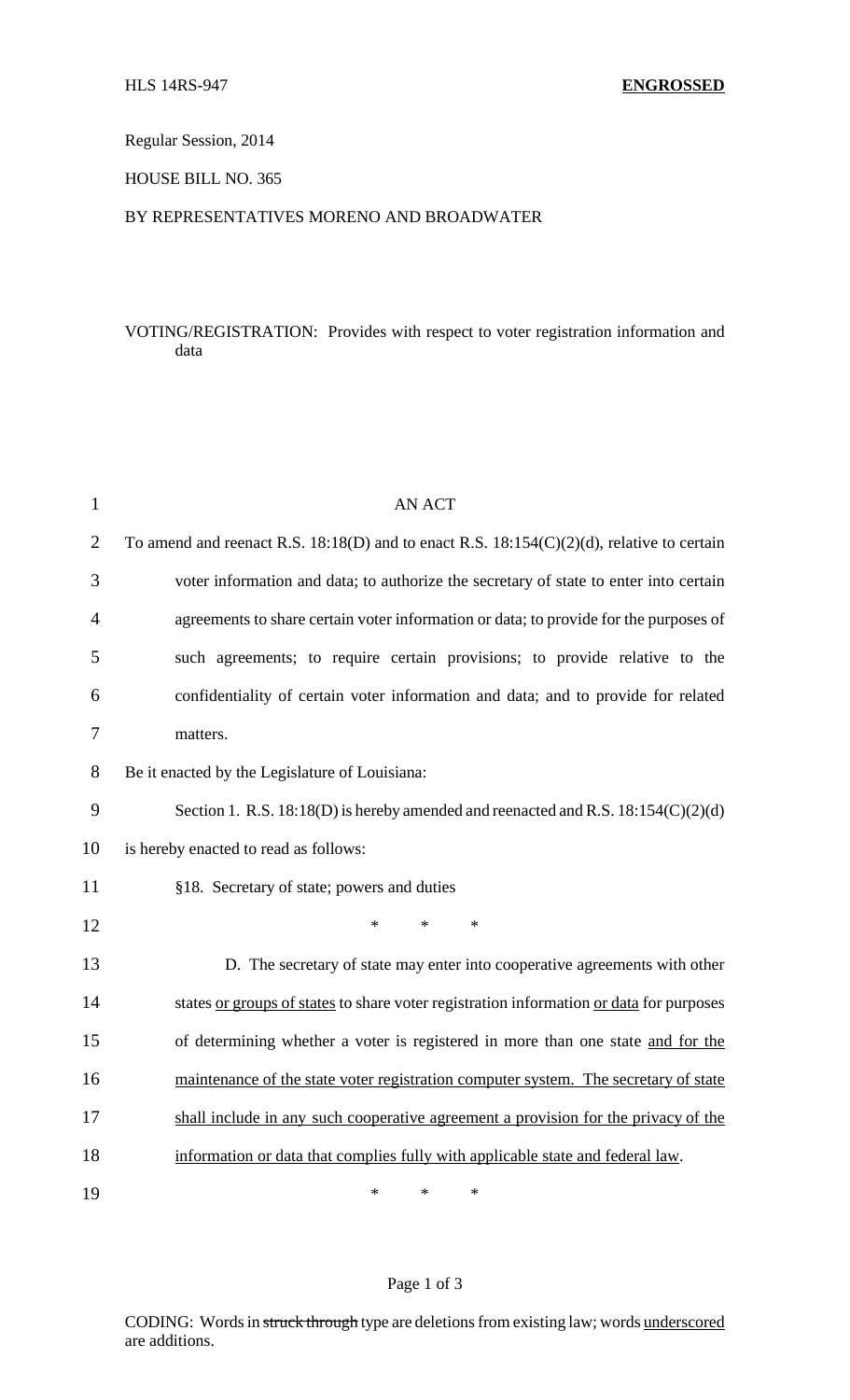| $\mathbf{1}$   | §154. Records open to inspection; copying; exceptions                                         |
|----------------|-----------------------------------------------------------------------------------------------|
| $\overline{2}$ | $\ast$<br>$\ast$<br>$\ast$                                                                    |
| 3              | C.                                                                                            |
| 4              | *<br>$\ast$<br>$\ast$                                                                         |
| 5              | (2)                                                                                           |
| 6              | $\ast$<br>$\ast$<br>$\ast$                                                                    |
| 7              | (d) The provisions of Paragraph (1) of this Subsection shall not apply to                     |
| 8              | voter registration information or data transmitted to a state or group of states for          |
| 9              | purposes of determining whether a voter is registered to vote in more than one state          |
| 10             | and for the maintenance of the state voter registration computer system.                      |
| 11             | $\ast$<br>$\ast$<br>$\ast$                                                                    |
| 12             | Section 2. This Act shall become effective upon signature by the governor or, if not          |
| 13             | signed by the governor, upon expiration of the time for bills to become law without signature |
| 14             | by the governor, as provided by Article III, Section 18 of the Constitution of Louisiana. If  |
| 15             | vetoed by the governor and subsequently approved by the legislature, this Act shall become    |
| 16             | effective on the day following such approval.                                                 |

# DIGEST

The digest printed below was prepared by House Legislative Services. It constitutes no part of the legislative instrument. The keyword, one-liner, abstract, and digest do not constitute part of the law or proof or indicia of legislative intent. [R.S. 1:13(B) and 24:177(E)]

Moreno HB No. 365

Abstract: Authorizes the secretary of state to enter into certain cooperative agreements with other states or groups of states to share voter information and data and requires privacy provisions relative to such information and data.

Present law (R.S. 18:18(D)) authorizes the secretary of state to enter into cooperative agreements with other states to share voter registration information for purposes of determining whether a voter is registered in more than one state.

Proposed law retains present law. Additionally authorizes the secretary of state to enter into cooperative agreements for the maintenance of the state voter registration computer system. Provides that such cooperative agreements may involve voter registration data and that they may involve groups of states. Requires the secretary of state to include in any such cooperative agreement a provision for the privacy of the information or data that complies fully with applicable state and federal law.

Present law (R.S. 18:154) prohibits the registrar and the Dept. of State from disclosing certain voter information, including the voter's mother's maiden name and the driver's license